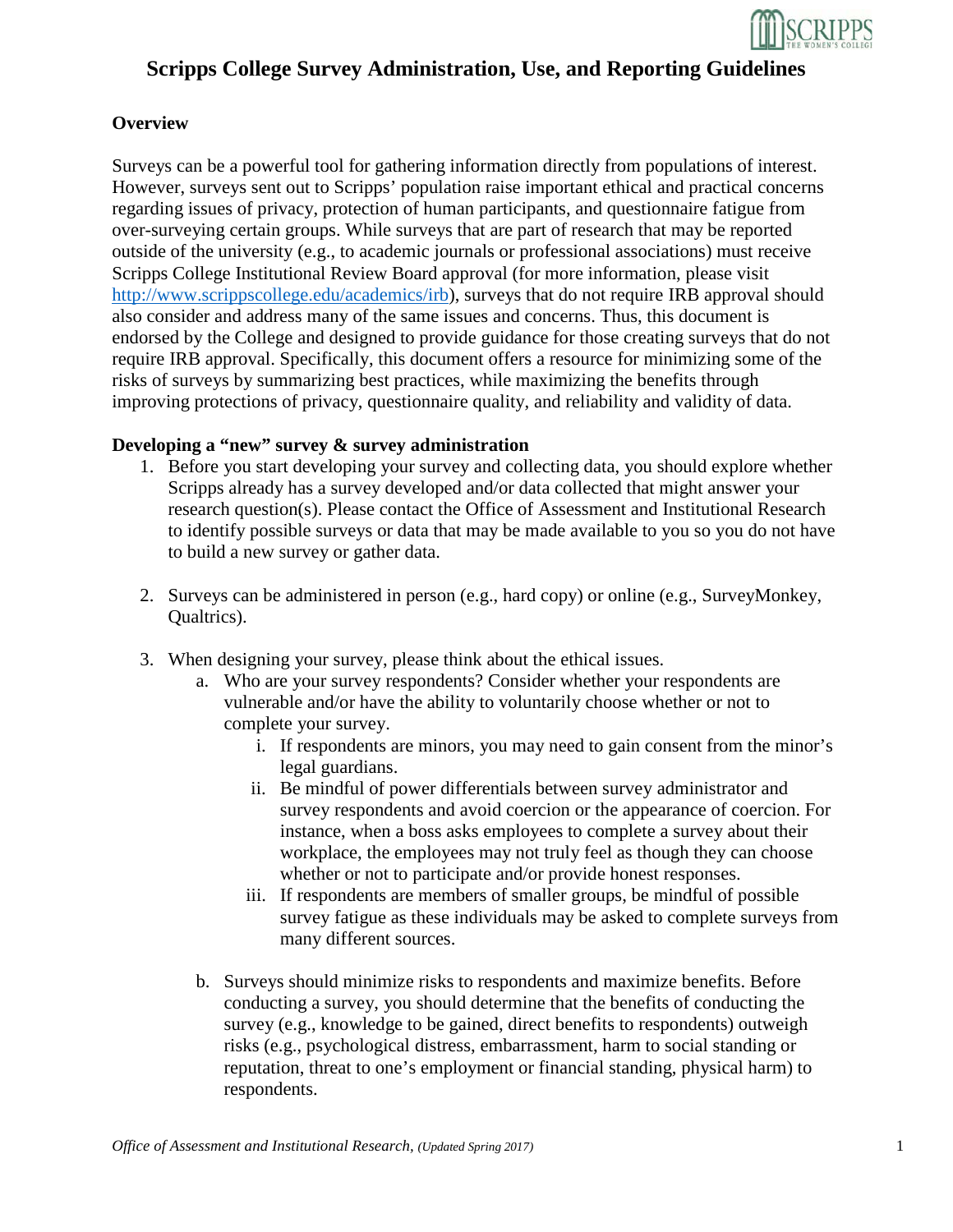

- c. Survey respondents should be able to give voluntary **informed consent** to participate in the survey. An introduction page to your survey should include information on the following nine components so that respondents have a working knowledge of what their participation entails.
	- i. Who is conducting the survey (e.g., person or department)?
	- ii. The general purpose of the survey.
	- iii. A description of what participation in the survey entails (e.g., respondents should be given a sense of what topics they will be asked about during the survey or what they will be asked to do during the survey), including an estimate of how long the survey may take.
		- 1. If you will be asking about sensitive topics, please be sure to explain this to respondents in the consent form
	- iv. What are the potential risks to the respondent in completing the survey? Please be sure to outline any potential risks including such things as psychological distress, harm to social standing or reputation, threat to one's employment or financial standing, physical harm, etc. If a survey is anticipated to have little risk, then please state this for potential respondents.
	- v. What, if any, are the potential benefits to the respondent for completing the survey? For instance, will respondents receive any compensation (e.g., payment or entry in a raffle for a prize) for participating in the survey?
	- vi. Information on type of data collected. Please indicate whether respondents' responses will be anonymous, confidential, or identifiable. For some topics, potential respondents may feel uncomfortable in responding or they may not provide accurate or useful information if they can be personally identified.

a. Anonymous surveys **do not** collect any identifying information (e.g., name, student ID, email address) about the participant.

1. For online studies, the survey creator should be sure that the survey program that they use does **not** collect IP addresses, as IP addresses can be traced to particular computers, and if the computer is a personal computer, then back to a particular individual. For example, the default option on SurveyMonkey is to collect IP addresses, so if one is planning to conduct an anonymous survey, one should change the option so that data are collected anonymously (i.e., not collecting IP addresses).

b. Confidential surveys **do** collect identifying information, but the identifying information is protected so that only the survey administrators collecting the survey data will be able to link specific respondents to their responses.<sup>[1](#page-1-0)</sup> When the survey results are shared, it will be done at an aggregate level or without sharing identifying information.

l

<span id="page-1-0"></span> $<sup>1</sup>$  At Scripps, most institutional surveys are confidential, rather than anonymous. This allows us to analyze responses along a</sup> variety of demographic factors, but also gives us the responsibility of protecting private information.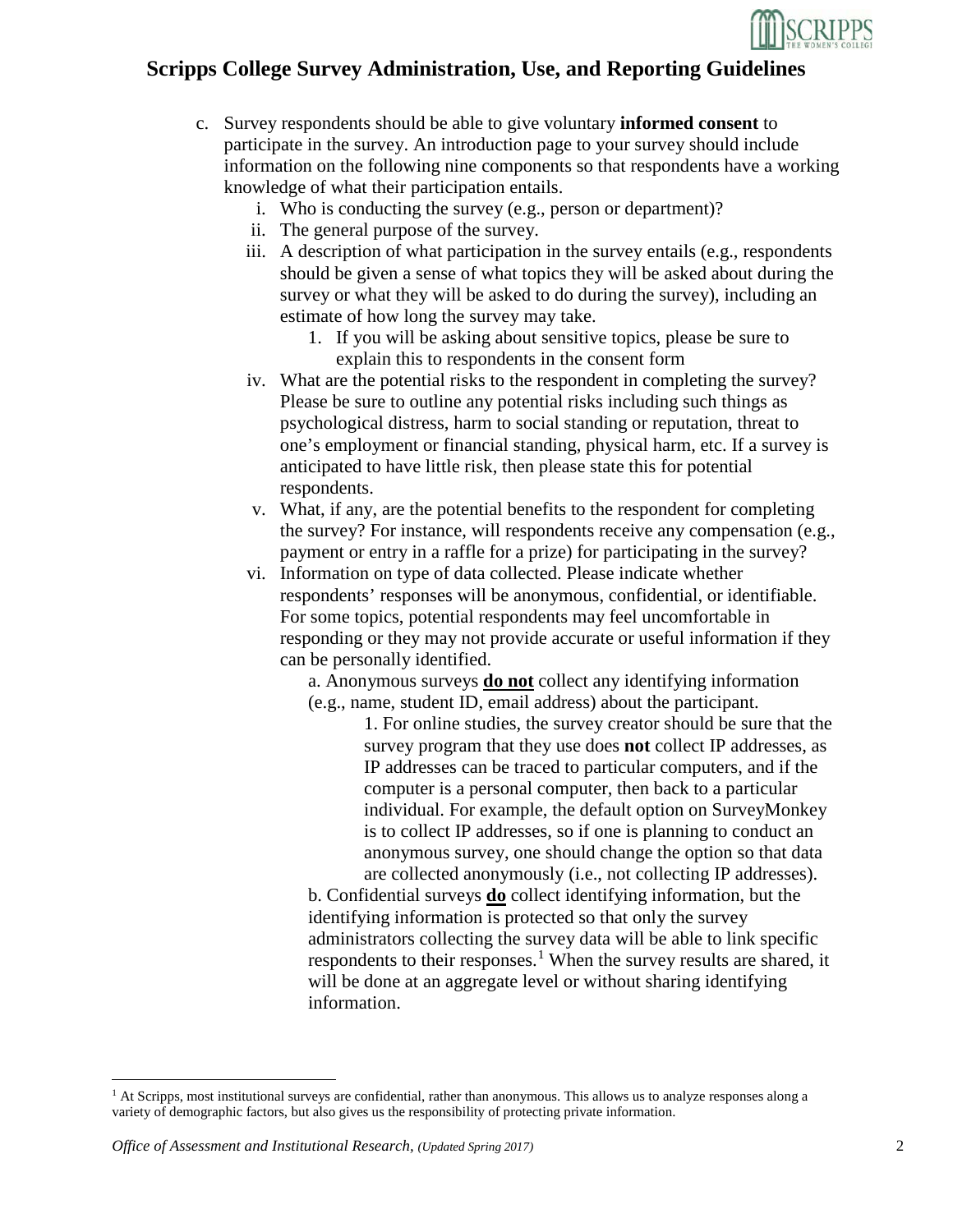

c. Identifiable surveys collect identifying information, and may report this information with responses linked to a specific respondent. These surveys are rare, but require that you notify respondents that they will be identifiable in the informed consent process as some people may not wish to participate if they can be identified.

d. Please note that if you have indicated that you will be collecting confidential or anonymous data, then you should be cautious when you collect data from only a few respondents or when combinations of responses to non-identifying questions can result in identifying respondents. For example, a survey that asks for a student's race, number of years at the college, and major could end up linking responses to a specific student, even though each individual question does not ask for identifying information. In cases like this, be careful about how you report the data (see Reporting Data) and you should explain to potential respondents what you plan to do in this situation. e. Please also note that there are some limits to the confidentiality that you as the survey administrator can offer. And respondents should be made aware of these limitations as relevant to your survey.

- 1. If you were served with a subpoena from law enforcement, there is no survey administrator-respondent confidentiality that would allow you to refuse to comply with law enforcement.
- 2. In the event of learning about child abuse or imminent danger to the respondent or others, you may be required to report this information to the proper authorities.
- vii. Information on how the data from the survey will be used. Who will have access to the raw and summarized data results?
- viii. A statement that participation in the survey is voluntary. If respondents feel coerced to participate, they may not provide you accurate or useful survey data. Allow respondents to decline to respond or opt out of taking the survey if they wish. Allow ways for respondents to either skip sections not relevant to them or to indicate that they did not attend or do not have an opinion with a Not Applicable option
- ix. Contact information for the survey administrator in the event of questions or problems.

#### **Data Access, Collection, and Storage**

- 1. Survey administrators or the designate stated in the survey introduction should be the only ones who have access to the "raw" survey data files.
- 2. Survey administrators must protect the privacy of respondents by securely collecting and storing the data.
	- a. Paper surveys should be stored in locked cabinets and should not be accessible to anyone other than the survey administrators.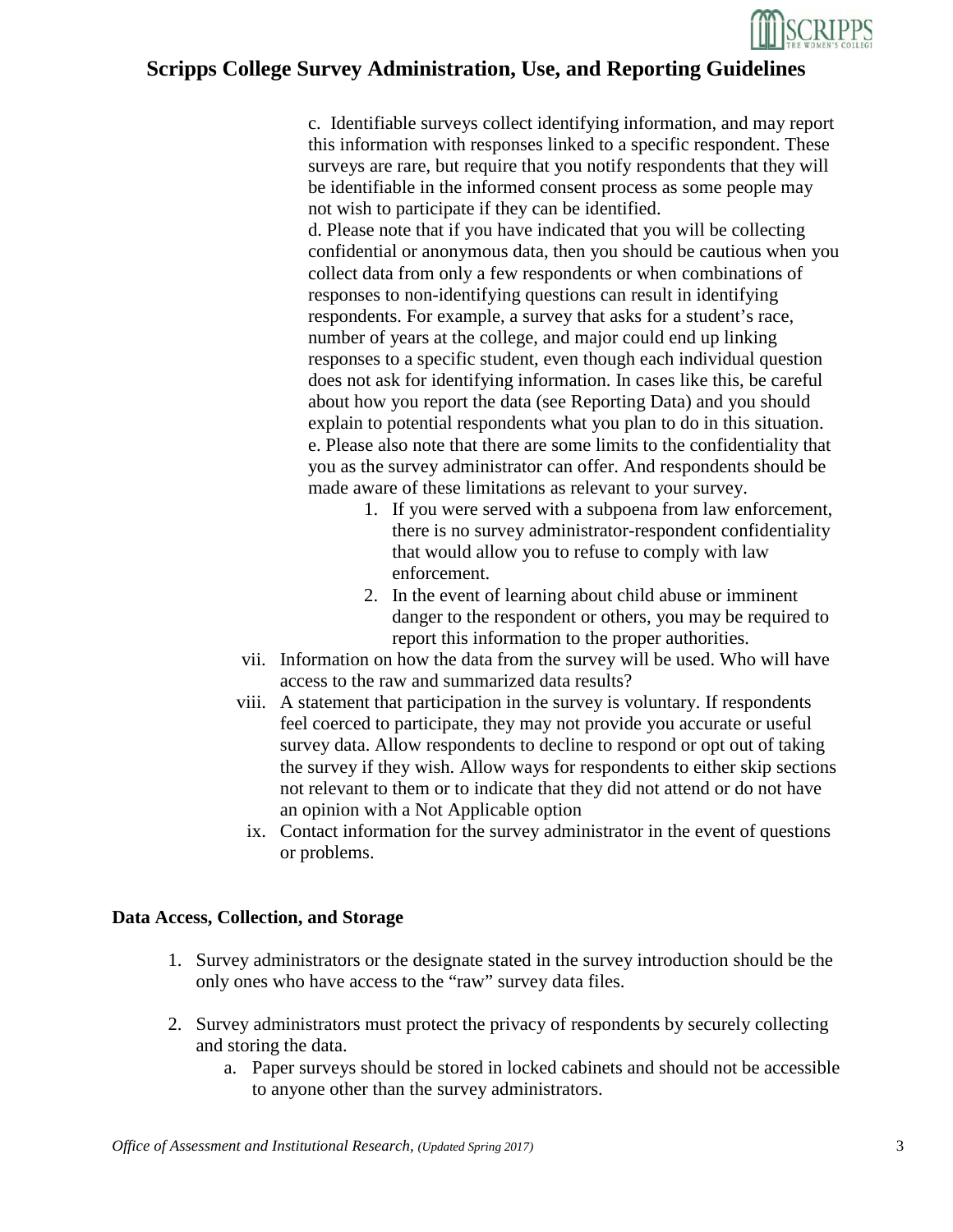

- b. Online platforms like Survey Monkey must be secured with a password to access the survey data.
- c. Data containing identifying information should be saved in computers or drives that belong to the university and must be stored securely.
- 3. If any survey data is to be shared beyond what the consent form of the survey indicated, the appropriate VP that oversees the population surveyed should be notified to obtain permission for the data release; all identifying information should be stripped from the data before it is released.

### **Reporting Survey Data**

- 1. Unless individual survey respondents have given their consent, data reports should not disclose confidential or personally identifiable information about respondents.
- 2. Regardless of whether a survey is anonymous, confidential, or identifiable of the respondent, survey respondents could identify someone else in the Scripps community in their responses in a way that may impact their reputation, employability, or safety. Owners of the survey should mask references to specific people made by respondents, and aim to present data primarily in summarized format or make the report confidential with notification that there is identifiable information included to protect those identified.
- 3. Consider the audience for your survey data.
	- a. When there are small numbers of responses in particular categories, one should consider presenting the data at a higher aggregate level to protect the identity of survey respondents. For instance, instead of reporting data from 3 students in a small major (e.g., Classics) where doing so could allow the audience to identify particular students, you could report the data from students majoring in the Humanities, which includes these students but allows you to protect their identities within a larger group of respondents.
	- b. Designate the report as confidential (e.g., for a designated internal audience) if you have small response counts that you want to include; otherwise do not report results with fewer than five respondents. Reporting very small response counts can jeopardize the privacy of those respondents.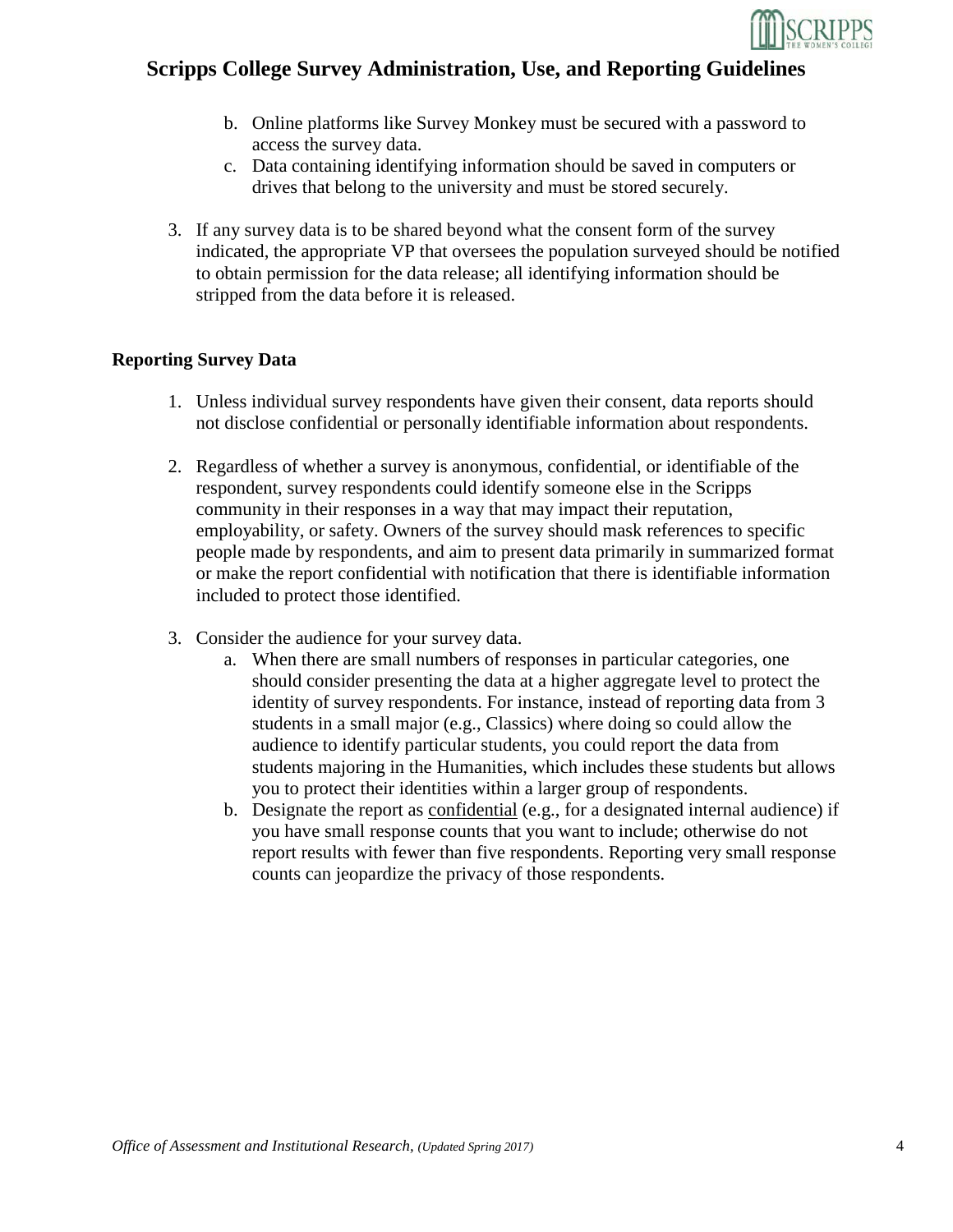

### **Some practical tips:**

- 1. Shorter is generally better. Respondents are more likely to complete your survey if it is brief and focused.
- 2. Timing. Many surveys, particularly surveys of students, take place at the end of the academic semester. For better response rates, avoid busy times of year, like midterms, finals, or the end of the fiscal and academic year. Consider launching your survey at other times of the year.
- 3. Keep the language simple. Avoid using jargon.
- 4. Present questions on a similar topic together. Do not switch back and forth between topics.
- 5. Avoid double-barreled questions. For example, a question that asks "The professor arrived for class well-prepared and on-time" is double barreled as it is possible for a professor to have been well-prepared but late, or on-time but not prepared.
- 6. Consider the strengths and weaknesses of both open-ended and closed response options.
	- a. Open ended: Open ended questions pose a question and leave a comment field for respondents to respond. An example would be "What was most helpful about the workshop?"
		- i. Open ended questions can be a source of rich data that raises themes you might not have seen otherwise. However, they typically take much more time to process and summarize, make comparisons across respondents more difficult, and can provide more opportunities for respondents to identify themselves or others, jeopardizing privacy.
	- b. Close ended questions provide responses that respondents can select among. An example would be a question that asks respondents "Please indicate how helpful you found the workshop: Not at all Helpful, Somewhat Helpful, Helpful, Very Helpful".
		- i. Close ended questions are easier to summarize (e.g., 70% of respondents indicated that the workshop was Very Helpful) and can provide more opportunity for direct comparison (e.g., between one workshop and another, or between the same workshop this year and last year). But closeended questions can limit the information that respondents give you. This can be mitigated somewhat by providing an "Other" box along with the other responses, or a comment box for respondents to elaborate on their responses if they wish.
- 7. In an anonymous survey, remind respondents not to provide personally identifying information in their responses.
- 8. If you will be asking respondents about sensitive information, before these questions add a reminder that respondents can skip questions that they do not feel comfortable answering.